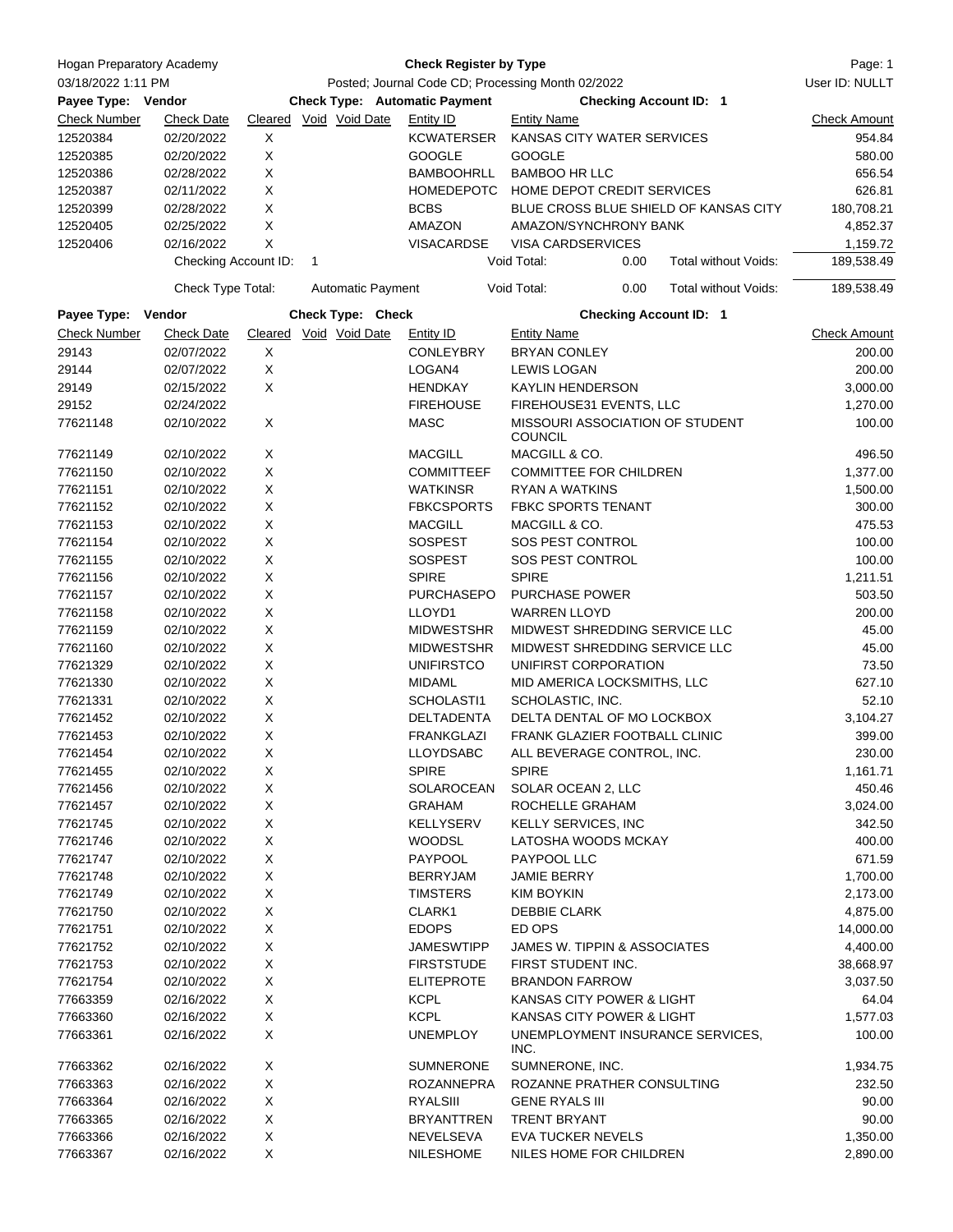| Hogan Preparatory Academy<br>03/18/2022 1:11 PM<br>Payee Type: Vendor |                   |             | Page: 2                                     |                   |                                                     |                     |
|-----------------------------------------------------------------------|-------------------|-------------|---------------------------------------------|-------------------|-----------------------------------------------------|---------------------|
|                                                                       |                   |             | User ID: NULLT                              |                   |                                                     |                     |
| <b>Check Number</b>                                                   | <b>Check Date</b> |             | Check Type: Check<br>Cleared Void Void Date | Entity ID         | <b>Checking Account ID: 1</b><br><b>Entity Name</b> | <b>Check Amount</b> |
| 77663368                                                              | 02/16/2022        | X           |                                             | <b>ENCORE</b>     | ENCORE INSTITUTE FOR SOCIAL IMPACT                  | 901.25              |
| 77663369                                                              | 02/16/2022        | $\mathsf X$ |                                             | <b>CRUSEERIC</b>  | <b>ERIC CRUSE</b>                                   | 70.00               |
| 77663370                                                              | 02/16/2022        | Χ           |                                             | <b>NWRPDC</b>     | NORTHWEST RPDC                                      | 50.00               |
| 77663371                                                              | 02/16/2022        | X           |                                             | <b>ICEMASTERS</b> | <b>ICE MASTERS</b>                                  | 107.91              |
| 77663372                                                              | 02/16/2022        | Χ           |                                             | <b>BLAIRSAM</b>   | <b>SAMANTHA BLAIR</b>                               | 41.75               |
| 77663373                                                              | 02/16/2022        | X           |                                             | <b>STAUDE</b>     | JOHN STAUDENMEYER                                   | 160.00              |
| 77663374                                                              | 02/16/2022        | X           |                                             | LOVELACEJA        | <b>JASON LOVELACE</b>                               | 41.75               |
| 77663546                                                              | 02/16/2022        | X           |                                             | <b>MIDAML</b>     | MID AMERICA LOCKSMITHS, LLC                         | 68.00               |
| 77663547                                                              | 02/16/2022        | X           |                                             | <b>STAPLESADV</b> | STAPLES ADVANTAGE                                   | 811.20              |
| 77663548                                                              | 02/16/2022        | X           |                                             | STAPLESADV        | STAPLES ADVANTAGE                                   | 77.82               |
| 77663616                                                              | 02/16/2022        | X           |                                             | NUESYNERGY        | NUESYNERGY, INC                                     | 125.00              |
| 77663617                                                              | 02/16/2022        | Χ           |                                             | <b>PROJECTLEA</b> | PROJECT LEAD THE WAY, INC.                          | 1,276.50            |
| 77663618                                                              | 02/16/2022        | X           |                                             | <b>PURDIE</b>     | <b>MARCUS PURDIE</b>                                | 150.00              |
| 77663619                                                              | 02/16/2022        | Χ           |                                             | THERAFITLL        | THERA FIT, LLC                                      | 2,475.50            |
| 77663775                                                              | 02/16/2022        | X           |                                             | WINPROSOLU        | <b>WIN PRO SOLUTIONS</b>                            | 289.50              |
| 77663776                                                              | 02/16/2022        | $\mathsf X$ |                                             | <b>ELITEPROTE</b> | <b>BRANDON FARROW</b>                               | 1,462.50            |
| 77735328                                                              | 02/22/2022        | X           |                                             | <b>OPERATION</b>  | OPERATION BREAKTHROUGH                              | 31,500.00           |
| 77735329                                                              | 02/22/2022        | X           |                                             | <b>OPERATION</b>  | OPERATION BREAKTHROUGH                              | 16,537.46           |
| 77735803                                                              | 02/22/2022        | X           |                                             | <b>SCHOOLSMAR</b> | SSKC EDUCATIONAL SUPPORT INC                        | 16,666.67           |
| 77748154                                                              | 02/24/2022        | Χ           |                                             | <b>HIGENES</b>    | Hi-Gene's Janitorial Services                       | 24,691.47           |
| 77748155                                                              | 02/24/2022        | X           |                                             | <b>EDUTECH</b>    | EDUCATION TECH PARTNERS, INC                        | 20,900.00           |
| 77748156                                                              | 02/24/2022        | X           |                                             | <b>NILESHOME</b>  | NILES HOME FOR CHILDREN                             | 3,230.00            |
| 77748157                                                              | 02/24/2022        | Χ           |                                             | <b>SOSPEST</b>    | SOS PEST CONTROL                                    | 100.00              |
| 77748158                                                              | 02/24/2022        | X           |                                             | <b>SOSPEST</b>    | SOS PEST CONTROL                                    | 100.00              |
| 77748159                                                              | 02/24/2022        | X           |                                             | <b>ALLSTAR</b>    | ALL STAR AWARDS & AD SPECIALTIES                    | 585.00              |
| 77748160                                                              | 02/24/2022        | X           |                                             | <b>TEMPSET</b>    | <b>SETH TEMPLEMAN</b>                               | 90.00               |
| 77748161                                                              | 02/24/2022        | X           |                                             | <b>JONETRA</b>    | <b>TRACY JONES</b>                                  | 90.00               |
| 77748162                                                              | 02/24/2022        | X           |                                             | <b>RHYNES</b>     | DELBERT RHYNES                                      | 90.00               |
| 77748163                                                              | 02/24/2022        | Χ           |                                             | <b>MISERSSPOR</b> | <b>MISER'S SPORTS</b>                               | 90.00               |
| 77748164                                                              | 02/24/2022        | Χ           |                                             | <b>KIRK</b>       | <b>KEVIN KIRK</b>                                   | 160.00              |
| 77748165                                                              | 02/24/2022        | Χ           |                                             | <b>BOWERMAX</b>   | <b>MAX BOWERS</b>                                   | 160.00              |
| 77748166                                                              | 02/24/2022        | X           |                                             | RYALS1            | <b>GENE RYALS</b>                                   | 90.00               |
| 77748167                                                              | 02/24/2022        | X           |                                             | LOGAN4            | <b>LEWIS LOGAN</b>                                  | 40.00               |
| 77748168                                                              | 02/24/2022        | X           |                                             | <b>KCPL</b>       | KANSAS CITY POWER & LIGHT                           | 2,798.50            |
| 77748169                                                              | 02/24/2022        | X           |                                             | <b>HUDSON</b>     | <b>MORGAN HUDSON</b>                                | 41.75               |
| 77748170                                                              | 02/24/2022        | х           |                                             | <b>LECHEF</b>     | <b>DOMINIQUE ALLEN</b>                              | 1,400.00            |
| 77748171                                                              | 02/24/2022        | X           |                                             | ATT               | AT&T                                                | 516.09              |
| 77748172                                                              | 02/24/2022        | X           |                                             | <b>KCWATERSER</b> | KANSAS CITY WATER SERVICES                          | 105.86              |
| 77748173                                                              | 02/24/2022        | X           |                                             | <b>AFLAC</b>      | <b>AFLAC</b>                                        | 171.63              |
| 77748174                                                              | 02/24/2022        | X           |                                             | KCWATERSER        | KANSAS CITY WATER SERVICES                          | 49.87               |
| 77748175                                                              | 02/24/2022        | X           |                                             | KCWATERSER        | KANSAS CITY WATER SERVICES                          | 660.49              |
| 77748176                                                              | 02/24/2022        | X           |                                             | ADTSECURIT        | The ADT Security Corporation                        | 528.01              |
| 77748410                                                              | 02/24/2022        | X           |                                             | <b>VERIZON</b>    | <b>VERIZON WIRELESS</b>                             | 318.01              |
| 77748411                                                              | 02/24/2022        | X           |                                             | <b>GRAING</b>     | <b>GRAINGER</b>                                     | 26.96               |
| 77748412                                                              | 02/24/2022        | X           |                                             | <b>STAPLESADV</b> | STAPLES ADVANTAGE                                   | 54.61               |
| 77748413                                                              | 02/24/2022        | X           |                                             | <b>BLICKARTMA</b> | BLICK ART MATERIALS LLC                             | 147.68              |
| 77748414                                                              | 02/24/2022        | X           |                                             | <b>DEFFEN</b>     | <b>WASTE MANAGEMENT</b>                             | 567.42              |
| 77748415                                                              | 02/24/2022        | X           |                                             | <b>DEFFEN</b>     | <b>WASTE MANAGEMENT</b>                             | 654.40              |
| 77748416                                                              | 02/24/2022        | X           |                                             | <b>DEFFEN</b>     | <b>WASTE MANAGEMENT</b>                             | 643.35              |
| 77748592                                                              | 02/24/2022        | X           |                                             | <b>FRANKGLAZI</b> | FRANK GLAZIER FOOTBALL CLINIC                       | 399.00              |
| 77748593                                                              | 02/24/2022        | X           |                                             | K12ITC            | K12ITC, INC.                                        | 14,591.38           |
| 77748594                                                              | 02/24/2022        | X           |                                             | <b>KCPRINTSHO</b> | PEDRO CHUCOY                                        | 163.00              |
| 77748595                                                              | 02/24/2022        | X           |                                             | LIDDLE            | LIDDLES SPORT SHOP                                  | 1,304.96            |
| 77748596                                                              | 02/24/2022        | X           |                                             | <b>PURDIE</b>     | MARCUS PURDIE                                       | 150.00              |
| 77748597                                                              | 02/24/2022        | X           |                                             | <b>SPEDTRACK</b>  | <b>SPEDTRACK</b>                                    | 5,680.00            |
| 77748598                                                              | 02/24/2022        | X           |                                             | <b>GUARDIAN</b>   | <b>GUARDIAN</b>                                     | 701.51              |
| 77748599                                                              | 02/24/2022        | X           |                                             | ASSUREDPAR        | ASSURED PARTNERS CAPITAL, INC                       | 7,125.00            |
| 77748900                                                              | 02/24/2022        | X           |                                             |                   | SCHOOLWORK SCHOOLWORKS, LLC                         | 262.50              |
| 77748901                                                              | 02/24/2022        | X           |                                             | <b>BERRYJAM</b>   | JAMIE BERRY                                         | 2,000.00            |